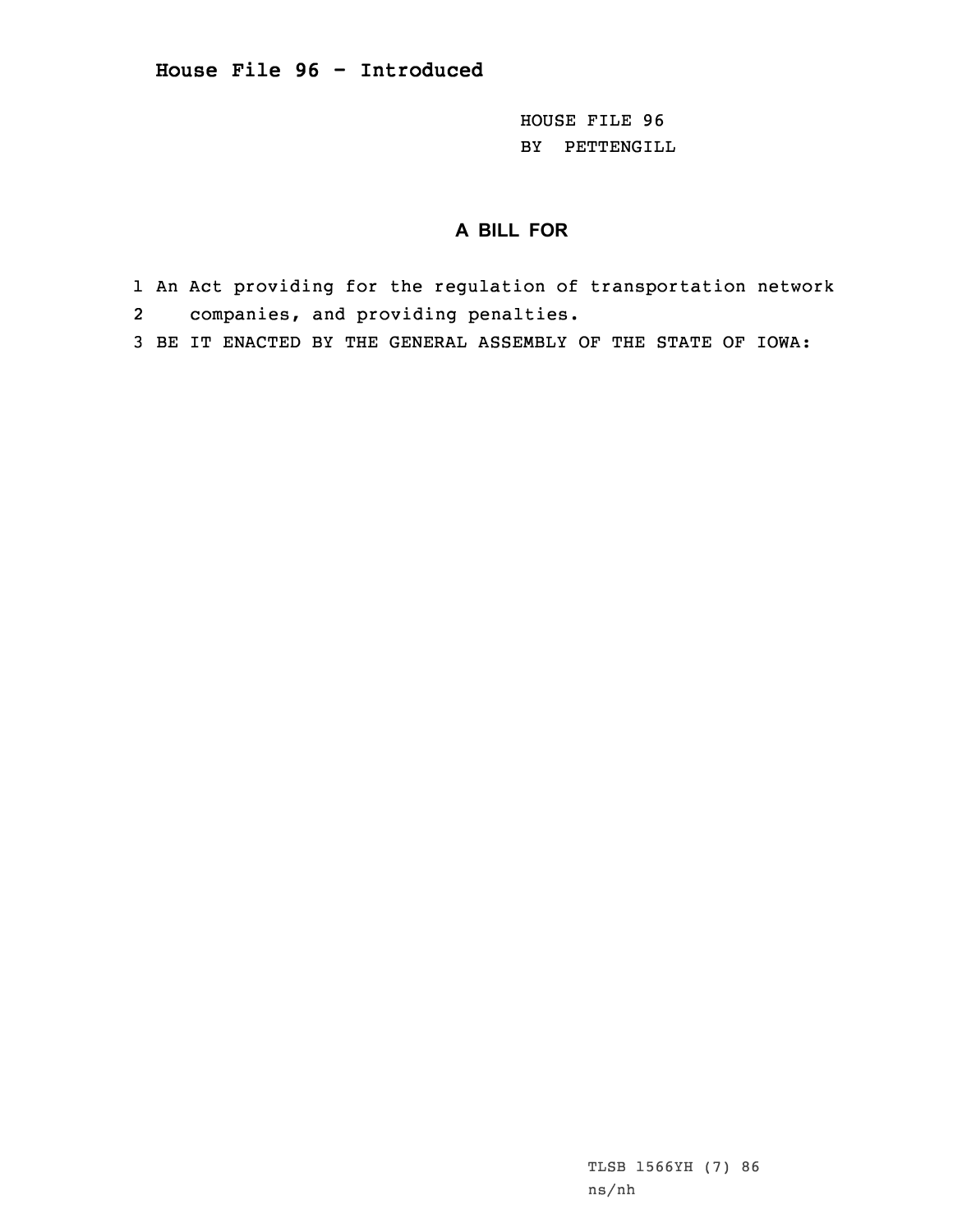1Section 1. NEW SECTION. **321N.1 Short title.**

2 This chapter shall be known and may be cited as the <sup>3</sup> *"Transportation Network Company Act"*.

4Sec. 2. NEW SECTION. **321N.2 Definitions.**

5 As used in this chapter, unless the context otherwise 6 requires:

7 1. *"Local authorities"* means local authorities as defined 8 in section 321.1.

 2. *"Participating driver"* or *"driver"* means <sup>a</sup> person who operates <sup>a</sup> motor vehicle in connection with <sup>a</sup> transportation network company's online-enabled application or platform to offer or provide riders with transportation network company services. *"Participating driver"* does not include <sup>a</sup> person who provides services for, or who is under contract with, <sup>a</sup> political subdivision or other entity exempt from federal income tax under section 115 of the Internal Revenue Code. A participating driver is not required to be an employee of <sup>a</sup> transportation network company.

 3. *"Transportation network company"* or *"company"* means <sup>a</sup> person operating in this state that provides prearranged transportation services for compensation using an online-enabled application or platform to connect riders with participating drivers. *"Transportation network company"* does not include <sup>a</sup> motor carrier as defined in section 325A.1, <sup>a</sup> private carrier as defined in section 325A.1, <sup>a</sup> charter carrier as defined in section 325A.12, <sup>a</sup> common carrier, <sup>a</sup> taxicab service, <sup>a</sup> transportation service arranged through <sup>a</sup> transportation broker, <sup>a</sup> ridesharing arrangement, <sup>a</sup> transportation service provided over fixed routes at regular intervals, or <sup>a</sup> political subdivision or other entity exempt from federal income tax under section 115 of the Internal Revenue Code. <sup>A</sup> transportation network company is not required to own, control, operate, or manage <sup>a</sup> motor vehicle operated by <sup>a</sup> participating driver.

<sup>35</sup> 4. *"Transportation network company insurance"* means <sup>a</sup>

-1-

LSB 1566YH (7) 86  $ns/nh$  1/17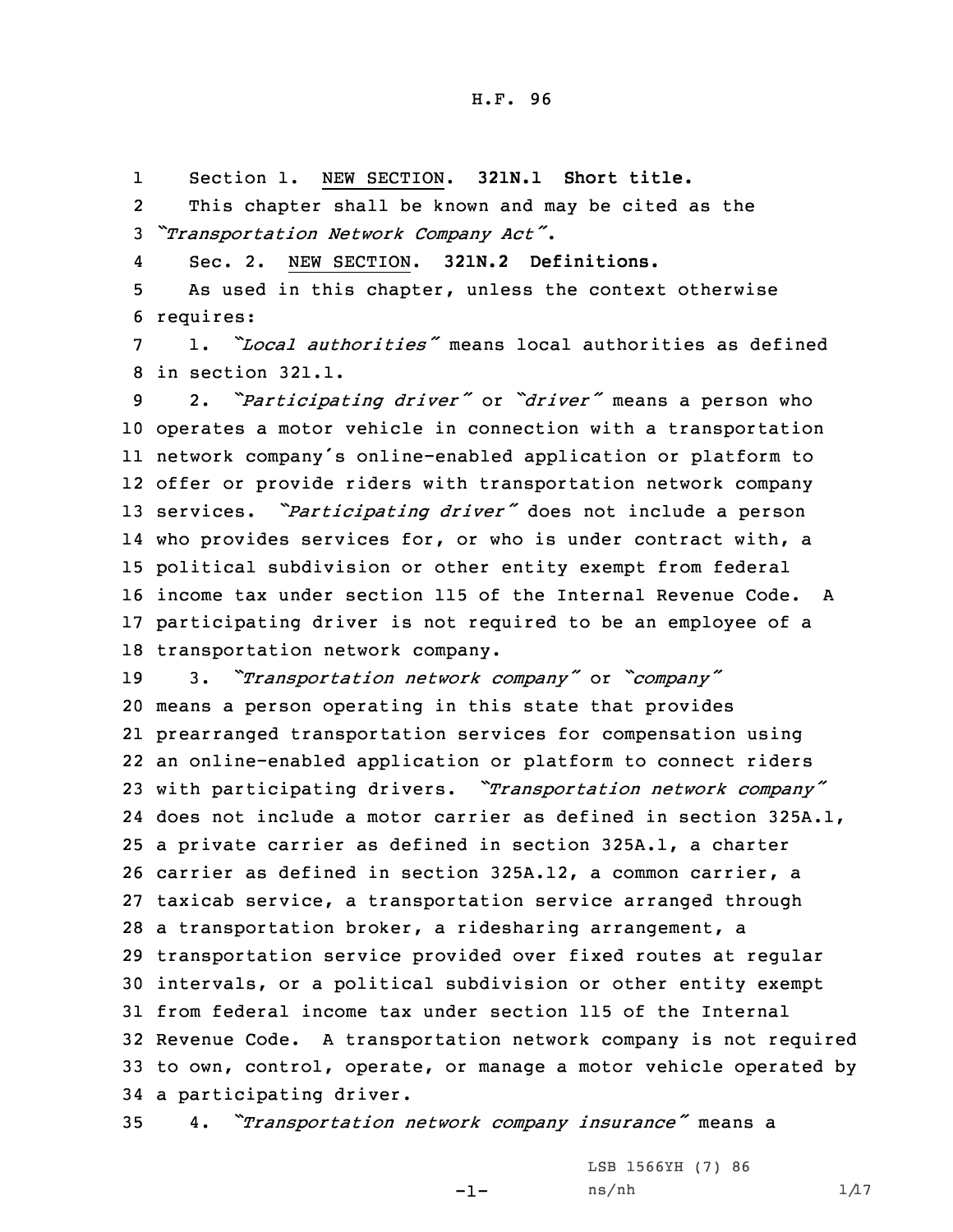liability policy that covers <sup>a</sup> participating driver's operation of <sup>a</sup> motor vehicle while providing transportation network company services or in connection with <sup>a</sup> transportation network company's online-enabled application or platform.

 5. *"Transportation network company rider"* or *"rider"* means <sup>a</sup> passenger being transported by <sup>a</sup> participating driver in <sup>a</sup> motor vehicle that complies with the requirements of this chapter. *"Transportation network company rider"* includes <sup>a</sup> person or group of persons who use <sup>a</sup> transportation network company's online-enabled application or platform to communicate with <sup>a</sup> participating driver to obtain transportation network company services in the driver's motor vehicle.

 6. *"Transportation network company services"* or *"services"* means the transportation of <sup>a</sup> rider by <sup>a</sup> driver with whom the rider was matched through <sup>a</sup> transportation network company's online-enabled application or platform.

17 Sec. 3. NEW SECTION. **321N.3 Regulatory power —— local** 18 **authorities —— permits.**

19 1. Notwithstanding any other provision of law to the 20 contrary, transportation network companies are governed 21 exclusively by this chapter.

22 2. <sup>A</sup> local authority shall not subject <sup>a</sup> transportation network company or participating driver to rate, entry, operational, or common carrier requirements, or any other requirements, except as set forth in this chapter. <sup>A</sup> local authority may enact an ordinance consistent with this chapter relating to the administration of this chapter by the local authority, including but not limited to ordinances relating to permits, penalties, safety requirements, and proof of financial liability coverage.

 3. <sup>A</sup> taxicab or shuttle service provider that ceases to provide taxicab or shuttle services and begins to provide transportation network company services pursuant to this chapter shall not be subject to local ordinances regulating taxicab or shuttle services.

 $-2-$ 

LSB 1566YH (7) 86  $ns/nh$  2/17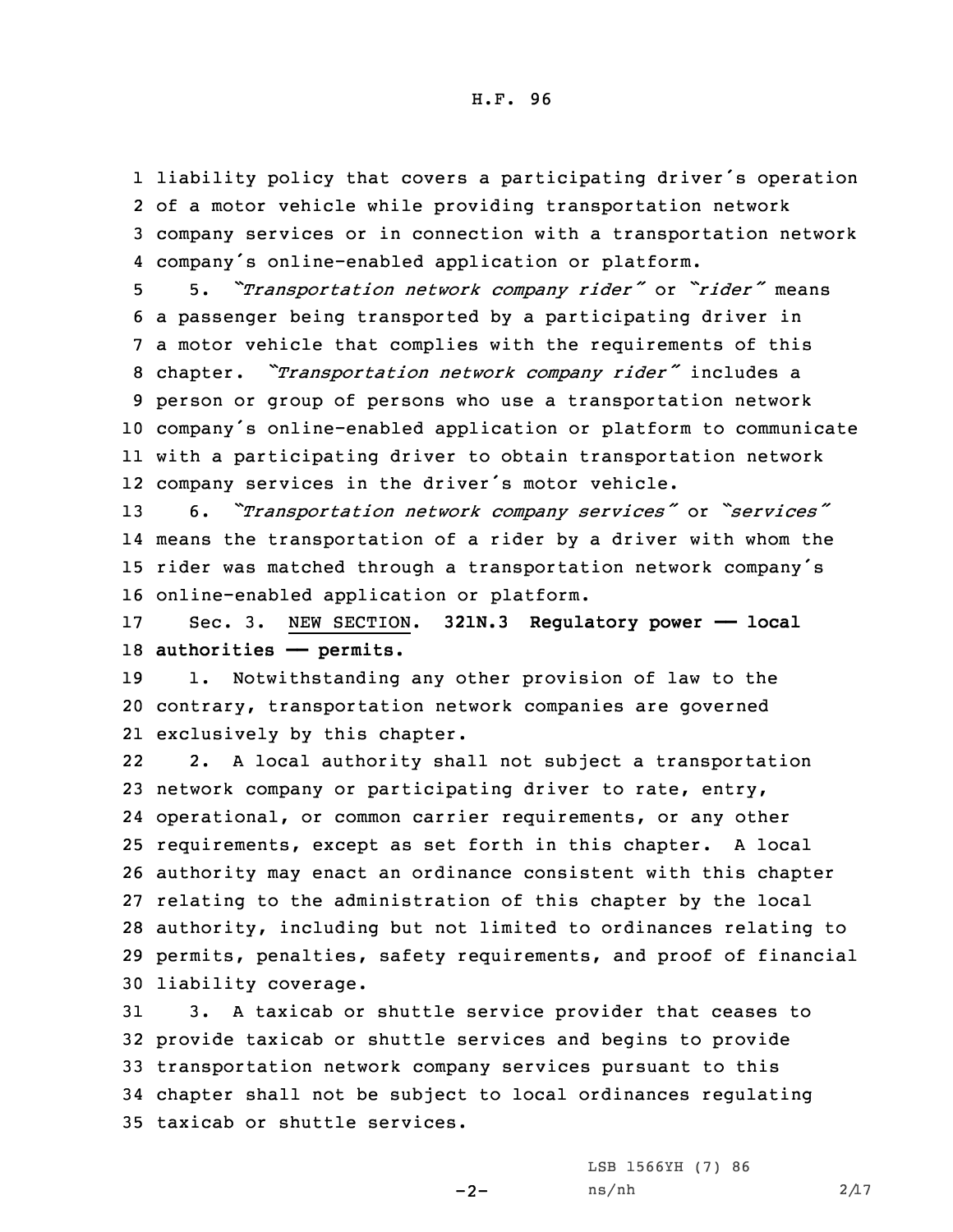1 4. If <sup>a</sup> rider files <sup>a</sup> complaint with <sup>a</sup> local authority against <sup>a</sup> transportation network company or participating driver, the local authority may inspect the company's records as is reasonably necessary to investigate and resolve the complaint.

6 5. *a.* <sup>A</sup> person shall not operate <sup>a</sup> transportation network 7 company in this state without <sup>a</sup> permit.

 *b.* <sup>A</sup> local authority may issue <sup>a</sup> permit to <sup>a</sup> transportation network company if the company satisfies the requirements of this chapter and pays an annual fee, as determined by local ordinance, equal to the reasonable costs to the local authority of regulating transportation network companies divided by the number of transportation network companies operating within the jurisdiction of the local authority.

15 *c.* <sup>A</sup> local authority shall determine the form and manner of 16 an application for <sup>a</sup> transportation network company permit.

 *d.* <sup>A</sup> local authority may deny <sup>a</sup> transportation network company permit application or refuse to renew <sup>a</sup> permit if the transportation network company has not paid <sup>a</sup> civil penalty assessed by the local authority.

21 *e.* <sup>A</sup> local authority may suspend, revoke, alter, or amend <sup>a</sup> 22 permit issued to <sup>a</sup> transportation network company.

23 *f.* <sup>A</sup> local authority may assess <sup>a</sup> civil penalty against <sup>a</sup> 24 transportation network company or <sup>a</sup> participating driver only 25 as provided in this chapter.

26 Sec. 4. NEW SECTION. **321N.4 Insurance.**

 1. Notwithstanding any other provision of law to the contrary, this chapter governs the requirements of insurance policies issued to <sup>a</sup> transportation network company or <sup>a</sup> participating driver and the obligations of the parties to the insurance policies.

 2. <sup>A</sup> transportation network company or <sup>a</sup> participating driver shall maintain transportation network company insurance as required by this section. <sup>A</sup> transportation network company shall file proof of any transportation network company

 $-3-$ 

LSB 1566YH (7) 86  $ns/nh$  3/17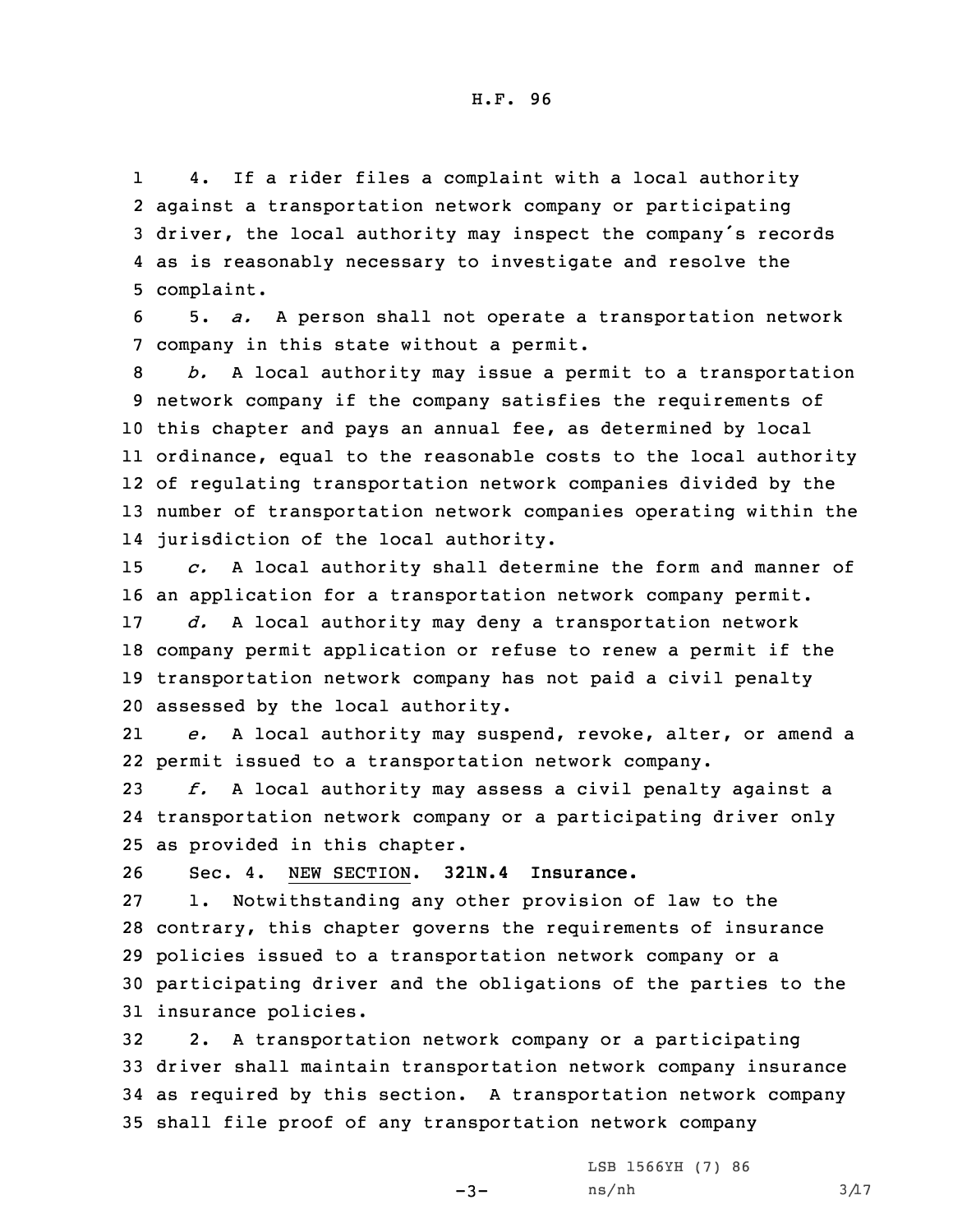insurance maintained by the company, or by <sup>a</sup> driver with the transportation network company, with the local authority in the city or county in which the driver will be providing transportation network company services.

 3. From the moment in which <sup>a</sup> participating driver accepts <sup>a</sup> request from <sup>a</sup> rider over the transportation network company's online-enabled application or platform until the moment the driver completes the transaction on the company's online-enabled application or platform or the ride is complete, whichever is later, the transportation network company insurance shall provide for coverage in all of the following 12 amounts:

13 *a.* One million dollars for death, bodily injury, and 14 property damage resulting from any one accident.

 *b.* Uninsured motorist coverage and underinsured motorist coverage in the amounts required under section 516A.1. *c.* Collision physical damage coverage and comprehensive physical damage coverage in the amounts carried by the participating driver for operation of the motor vehicle for purposes other than those stated in this chapter, unless the insurer providing the coverage for operation of the motor vehicle for purposes other than those stated in this chapter is also providing transportation network company insurance to the 24 driver.

<sup>25</sup> 4. *a.* Subject to paragraph *"b"*, the requirements of 26 subsection 3 may be satisfied by any of the following:

27 (1) Transportation network company insurance maintained by 28 the participating driver.

29 (2) Transportation network company insurance maintained by 30 the transportation network company.

 (3) <sup>A</sup> combination of subparagraphs (1) and (2). *b.* Insurance maintained pursuant to paragraph *"a"*, subparagraph (1) or (3), shall satisfy the requirements of this section only if the transportation network company verifies that the participating driver maintains transportation network

LSB 1566YH (7) 86

 $-4-$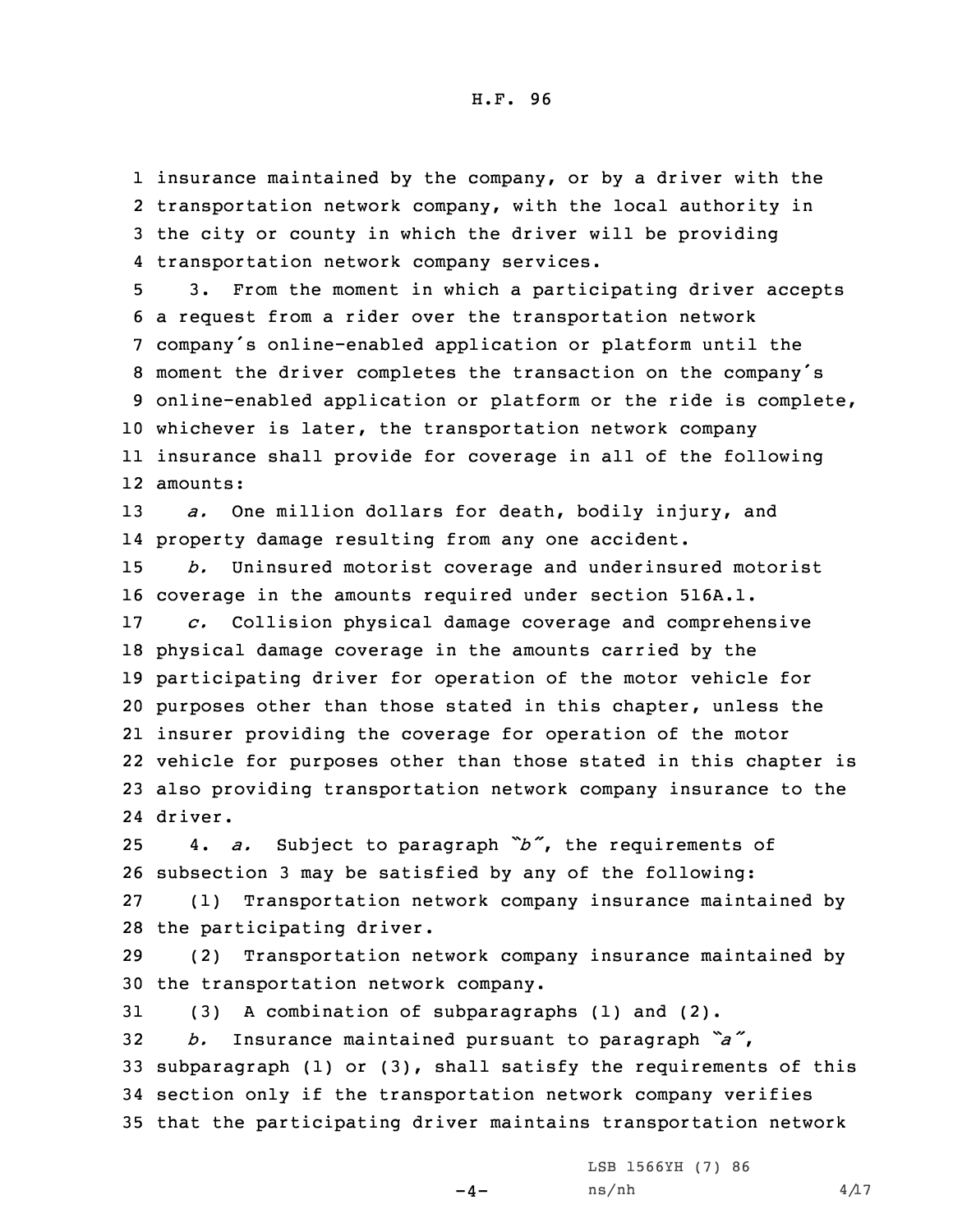1 company insurance and the policy covers the driver's operation 2 of the motor vehicle in connection with the transportation <sup>3</sup> network company's online-enabled application or platform.

4 5. From the moment in which <sup>a</sup> participating driver logs on to the transportation network company's online-enabled application or platform until the driver accepts <sup>a</sup> request from <sup>a</sup> rider over the company's online-enabled application or platform, and from the moment in which the driver completes the transaction on the company's online-enabled application or platform or the ride is complete, whichever is later, until the driver accepts another request from <sup>a</sup> rider over the company's online-enabled application or platform or logs off the online-enabled application or platform, the transportation network company insurance shall provide for coverage in all of the following amounts:

 *a.* Coverage for bodily injury or death equal to or greater than the amounts required under section 321A.1, subsection 11. *b.* Uninsured motorist coverage and underinsured motorist coverage in the amounts required under section 516A.1. *c.* Collision physical damage coverage and comprehensive physical damage coverage in the amounts carried by the participating driver for operation of the motor vehicle for purposes other than those stated in this chapter, unless the insurer providing the coverage for operation of the motor vehicle for purposes other than those stated in this chapter is also providing transportation network company insurance to the 27 driver.

28 6. The requirements of subsection 5 may be satisfied by any 29 of the following:

30 *a.* Transportation network company insurance maintained by 31 the participating driver.

 *b.* Transportation network company insurance maintained by the transportation network company that provides financial liability coverage in the event the participating driver's insurance under paragraph *"a"* has ceased to exist or has

 $-5-$ 

LSB 1566YH (7) 86  $ns/nh$  5/17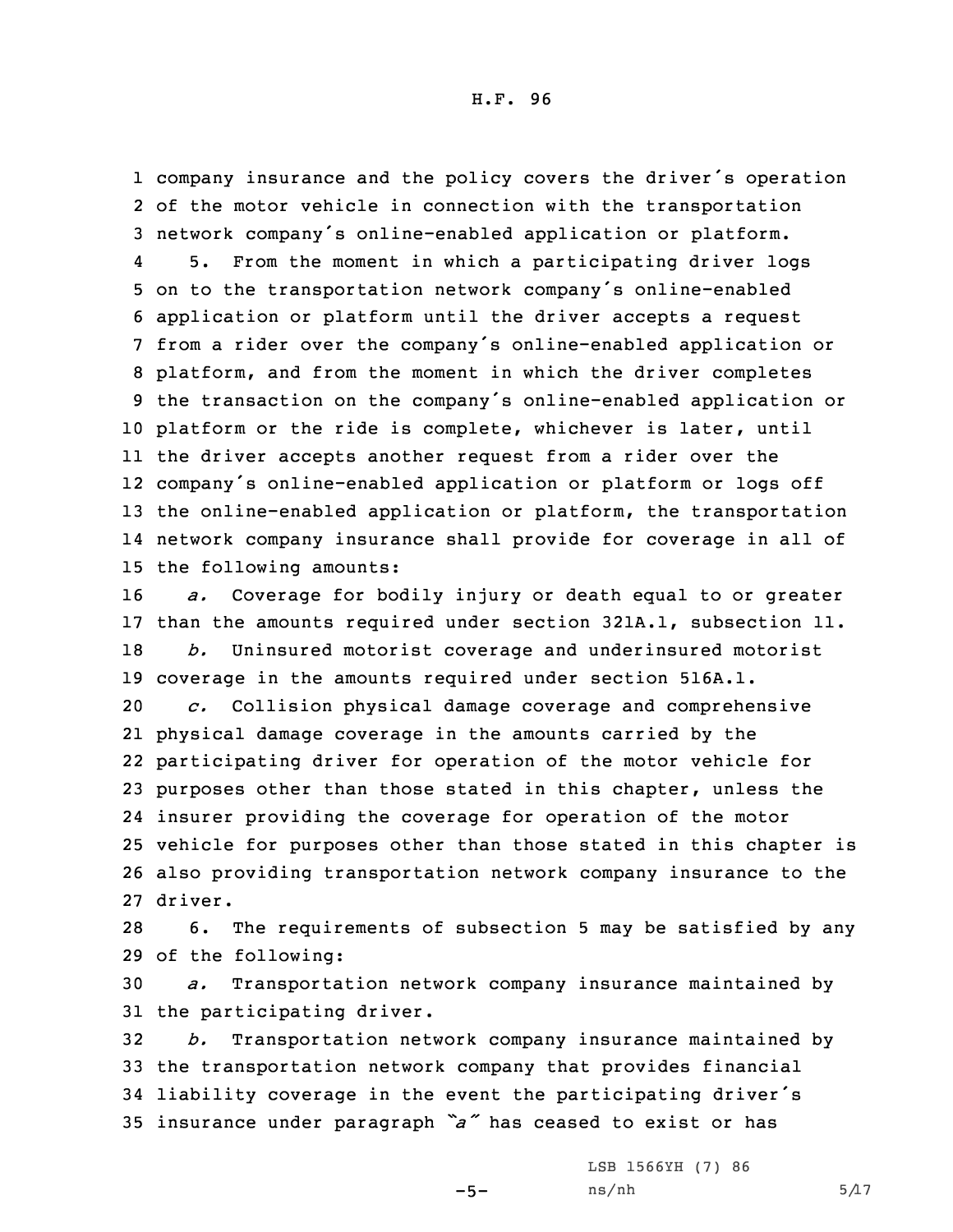1 been canceled, or the participating driver does not maintain 2 transportation network company insurance.

<sup>3</sup> *c.* <sup>A</sup> combination of paragraphs *"a"* and *"b"*.

4 7. Where the transportation network company insurance maintained by <sup>a</sup> driver to satisfy the requirements of this section lapses, is canceled, fails to provide coverage, denies <sup>a</sup> claim, or ceases to exist for any reason, the transportation network company insurance of the transportation network company shall maintain the coverage required by this section beginning with the first dollar of <sup>a</sup> claim.

11 8. An insurer providing transportation network company insurance to <sup>a</sup> transportation network company or <sup>a</sup> participating driver shall defend and indemnify the insured. Coverage pursuant to <sup>a</sup> transportation network company insurance policy shall not be contingent on the denial of <sup>a</sup> claim by another insurer of the insured covered by the transportation network company insurance.

 9. *a.* From the moment in which <sup>a</sup> participating driver logs on to the transportation network company's online-enabled application or platform until the driver logs off the online-enabled application or platform or the rider exits the vehicle, whichever is later, all of the following apply:

 (1) The participating driver's or the motor vehicle owner's insurance policy shall not provide coverage to the driver, the vehicle owner, or <sup>a</sup> third party, unless the policy explicitly provides for coverage during the period of time this paragraph *"a"* is applicable, with or without <sup>a</sup> separate premium, or the policy contains an amendment or endorsement that explicitly provides for coverage during the period of time this paragraph *"a"* is applicable, and <sup>a</sup> separate premium is charged.

 (2) The insurer of the participating driver or the motor vehicle owner shall not have the duty to defend or indemnify claims related to transportation network company services, unless the policy explicitly provides for coverage during the period of time this paragraph *"a"* is applicable, with or without

 $-6-$ 

LSB 1566YH (7) 86  $ns/nh$  6/17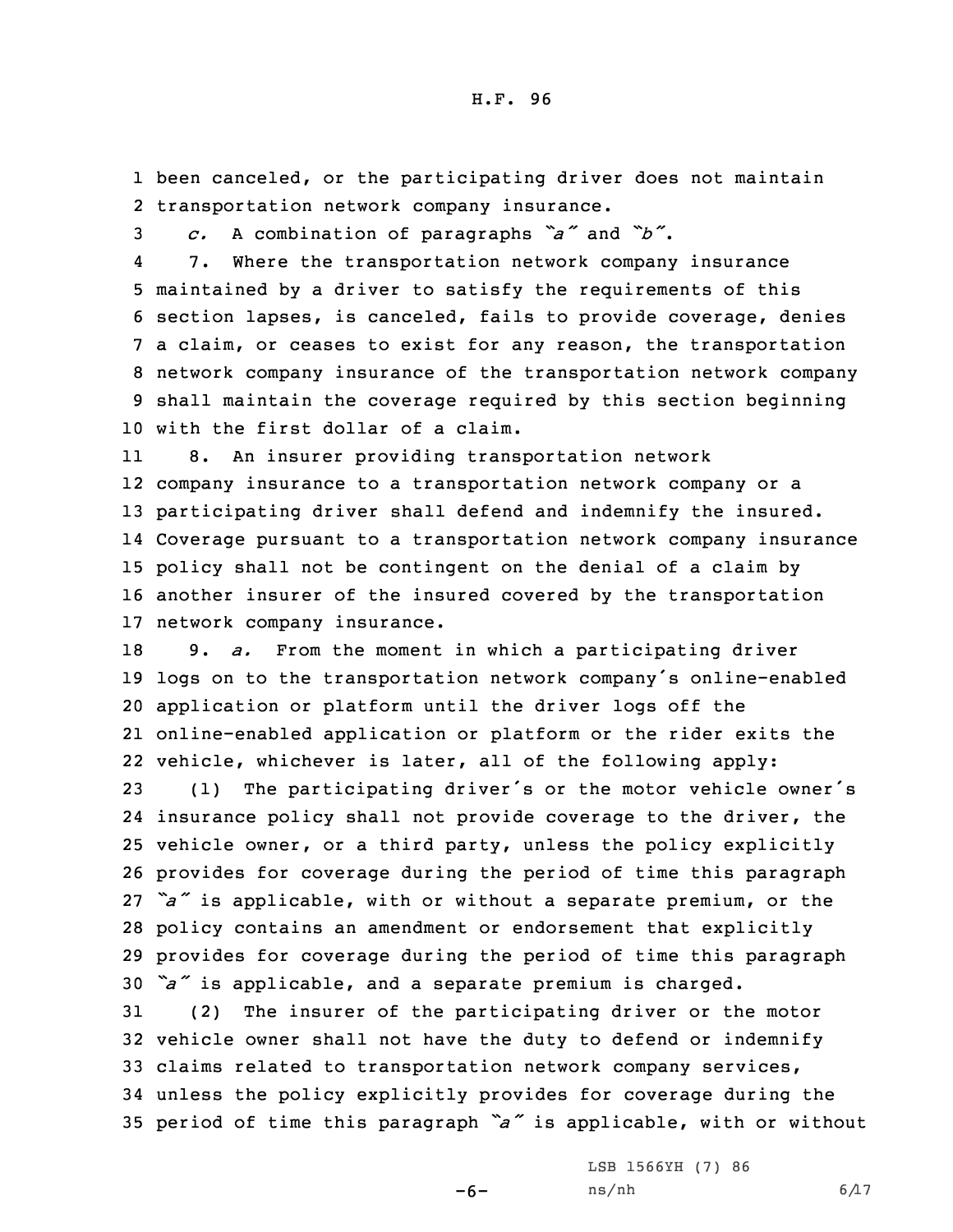<sup>a</sup> separate premium, or the policy contains an amendment or endorsement that explicitly provides for coverage during the period of time this paragraph *"a"* is applicable, and <sup>a</sup> separate premium is charged.

 *b.* Notwithstanding any other provision of law to the contrary, an insurer may offer an insurance policy, or an amendment or endorsement to an existing policy, that covers the operation of <sup>a</sup> private passenger vehicle, station wagon-type vehicle, sport utility vehicle, or <sup>a</sup> similar type of vehicle, with <sup>a</sup> passenger capacity of eight persons or less, including the driver, used to provide transportation network company services, only where the policy explicitly provides for coverage during the period of time paragraph *"a"* is applicable, with or without <sup>a</sup> separate premium, or the policy contains an amendment or endorsement that explicitly provides for coverage during the period of time paragraph *"a"* is applicable, and <sup>a</sup> separate premium is charged.

 10. During the investigation of <sup>a</sup> claim, <sup>a</sup> transportation network company or its insurer shall cooperate with the other insurers involved in the investigation to facilitate the exchange of information, including but not limited to the dates and times during which an accident occurred involving <sup>a</sup> participating driver, and the times during which the participating driver was logged on to the transportation network company's online-enabled application or platform.

 11. <sup>A</sup> participating driver shall carry proof of transportation network company insurance coverage at all times during which the driver is operating the motor vehicle in connection with <sup>a</sup> transportation network company's online-enabled application or platform. In the event of an accident, <sup>a</sup> participating driver shall provide the proof, upon request, to <sup>a</sup> peace officer and any party to the accident. Sec. 5. NEW SECTION. **321N.5 Other motor vehicle requirements.**

35 1. On behalf of <sup>a</sup> transportation network company, <sup>a</sup>

LSB 1566YH (7) 86

-7-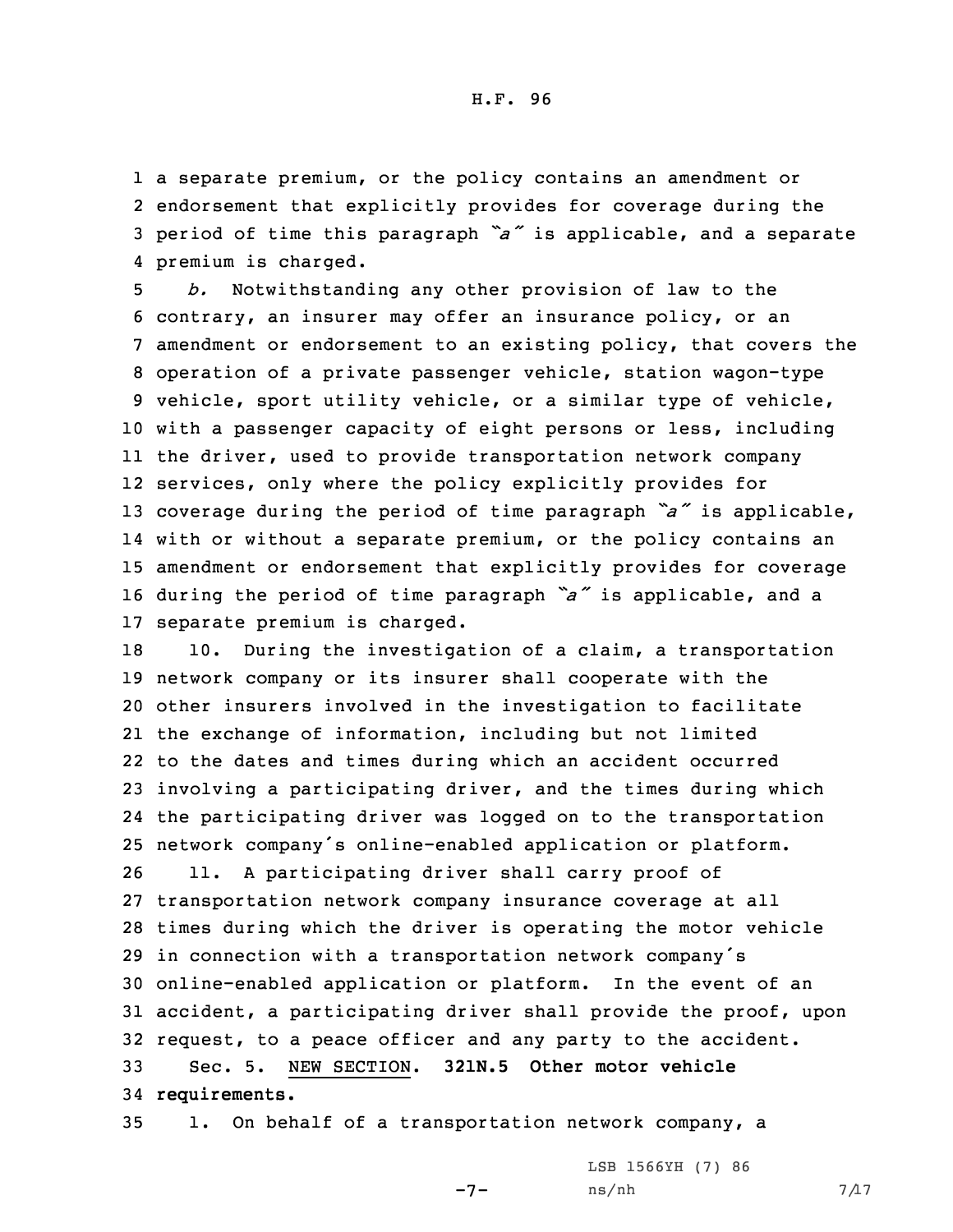mechanic certified by the national institute for automotive service excellence or other nationally recognized certifying organization shall conduct <sup>a</sup> safety inspection of the motor vehicle of <sup>a</sup> person before the company permits the person to act as <sup>a</sup> participating driver. Thereafter, <sup>a</sup> mechanic certified by the national institute for automotive service excellence or other nationally recognized certifying organization shall conduct <sup>a</sup> safety inspection of the motor vehicle at least once per year. <sup>A</sup> safety inspection required by this subsection shall ensure the motor vehicle complies with the applicable safety requirements for the permit issued by the applicable local authority pursuant to section 321N.3.

 2. <sup>A</sup> transportation network company, or <sup>a</sup> third party on behalf of <sup>a</sup> transportation network company, shall retain an accurate safety inspection record for the motor vehicle of <sup>a</sup> participating driver for at least fourteen months after the safety inspection was conducted.

 3. <sup>A</sup> motor vehicle used to provide transportation network company services shall display an exterior mark designating the vehicle as <sup>a</sup> vehicle eligible to provide transportation network company services pursuant to this chapter and any local ordinance adopted by the applicable local authority pursuant to section 321N.3.

24Sec. 6. NEW SECTION. **321N.6 Driver requirements.**

 1. Before permitting <sup>a</sup> person to act as <sup>a</sup> participating driver on its online-enabled application or platform, <sup>a</sup> transportation network company shall verify that the person has all of the following qualifications:

29 *a.* The person is at least twenty-one years of age.

 *b.* The person possesses <sup>a</sup> valid Iowa driver's license. *c.* The person possesses <sup>a</sup> valid proof of financial liability coverage card as defined in section 321.1, subsection 54B, for the motor vehicle to be used for providing transportation network company services.

35 *d.* The person possesses <sup>a</sup> valid Iowa registration for the

 $-8-$ 

LSB 1566YH (7) 86  $ns/nh$  8/17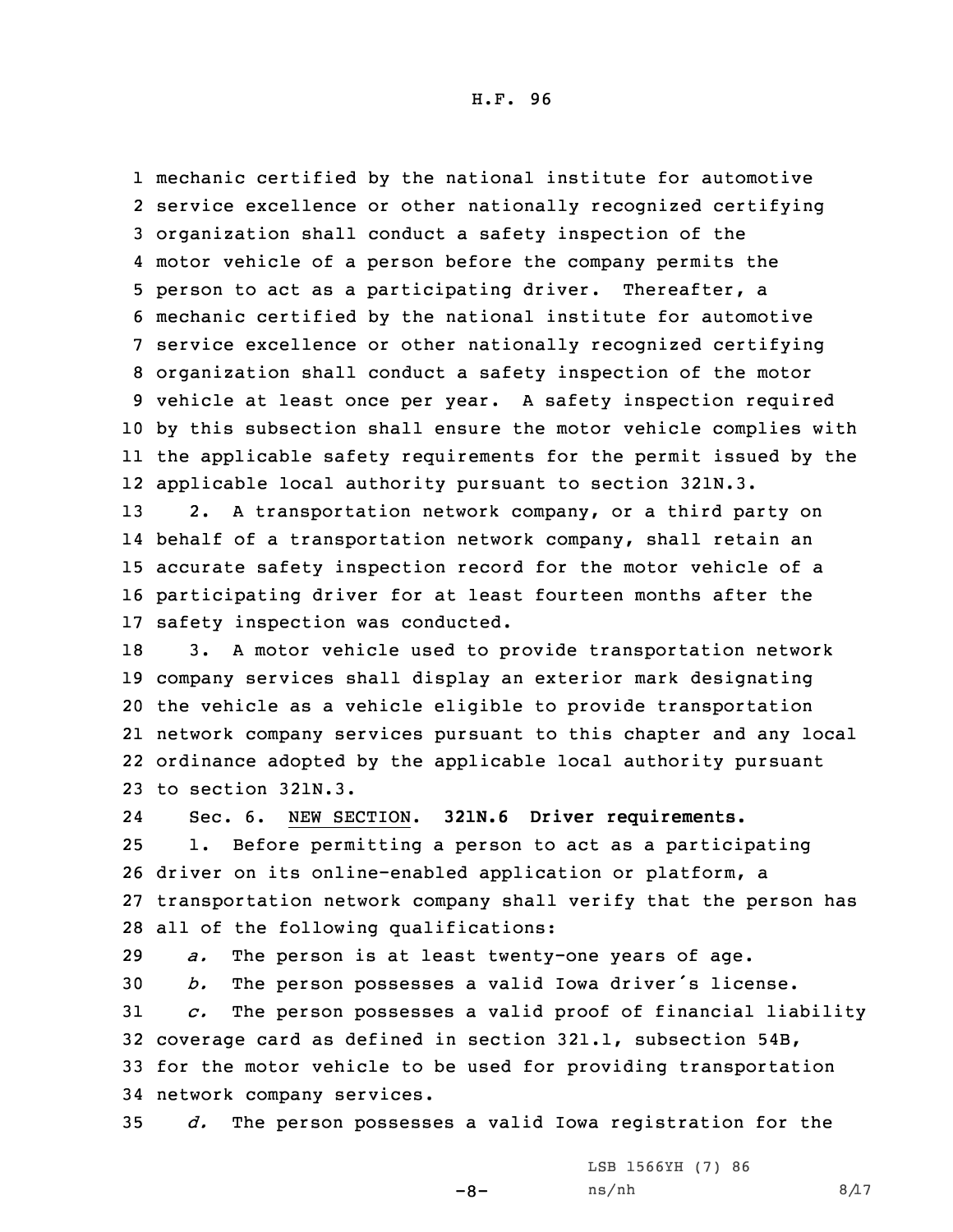1 motor vehicle to be used for providing transportation network 2 company services.

 *e.* After October 1, 2015, the person possesses proof that the person is medically fit to drive, if such proof is required by an ordinance adopted by the applicable local authority pursuant to section 321N.3.

 2. *a.* Before permitting <sup>a</sup> person to act as <sup>a</sup> participating driver on its online-enabled application or platform for the first time, and every three years thereafter, <sup>a</sup> transportation network company shall review <sup>a</sup> report on the driving history of the person. <sup>A</sup> person with any of the following shall not qualify to be <sup>a</sup> participating driver:

13 (1) More than three moving violations in the three-year 14 period preceding the person's application to qualify to be <sup>a</sup> 15 participating driver.

16 (2) One or more moving violations punishable by more than <sup>a</sup> <sup>17</sup> scheduled fine in the three-year period preceding the person's 18 application to qualify to be <sup>a</sup> participating driver.

 *b.* <sup>A</sup> transportation network company, or <sup>a</sup> third party on behalf of <sup>a</sup> transportation network company, shall retain an accurate driving history report for <sup>a</sup> participating driver for at least three years after the last time the participating driver logged on to the transportation network company's online-enabled application or platform.

 3. *a.* Before permitting <sup>a</sup> person to act as <sup>a</sup> participating driver on its online-enabled application or platform for the first time, and every five years thereafter, <sup>a</sup> transportation network company shall perform <sup>a</sup> state criminal history background check and <sup>a</sup> national criminal history background check on the person. The company may charge the person <sup>a</sup> fee for performing the background checks required by this subsection. <sup>A</sup> person shall not qualify to be <sup>a</sup> participating driver if any of the following are true:

34 (1) The person has been convicted of, or has pled guilty to, 35 violating section 321J.2 or 321J.2A, or any equivalent law of

 $-9-$ 

LSB 1566YH (7) 86  $ns/nh$  9/17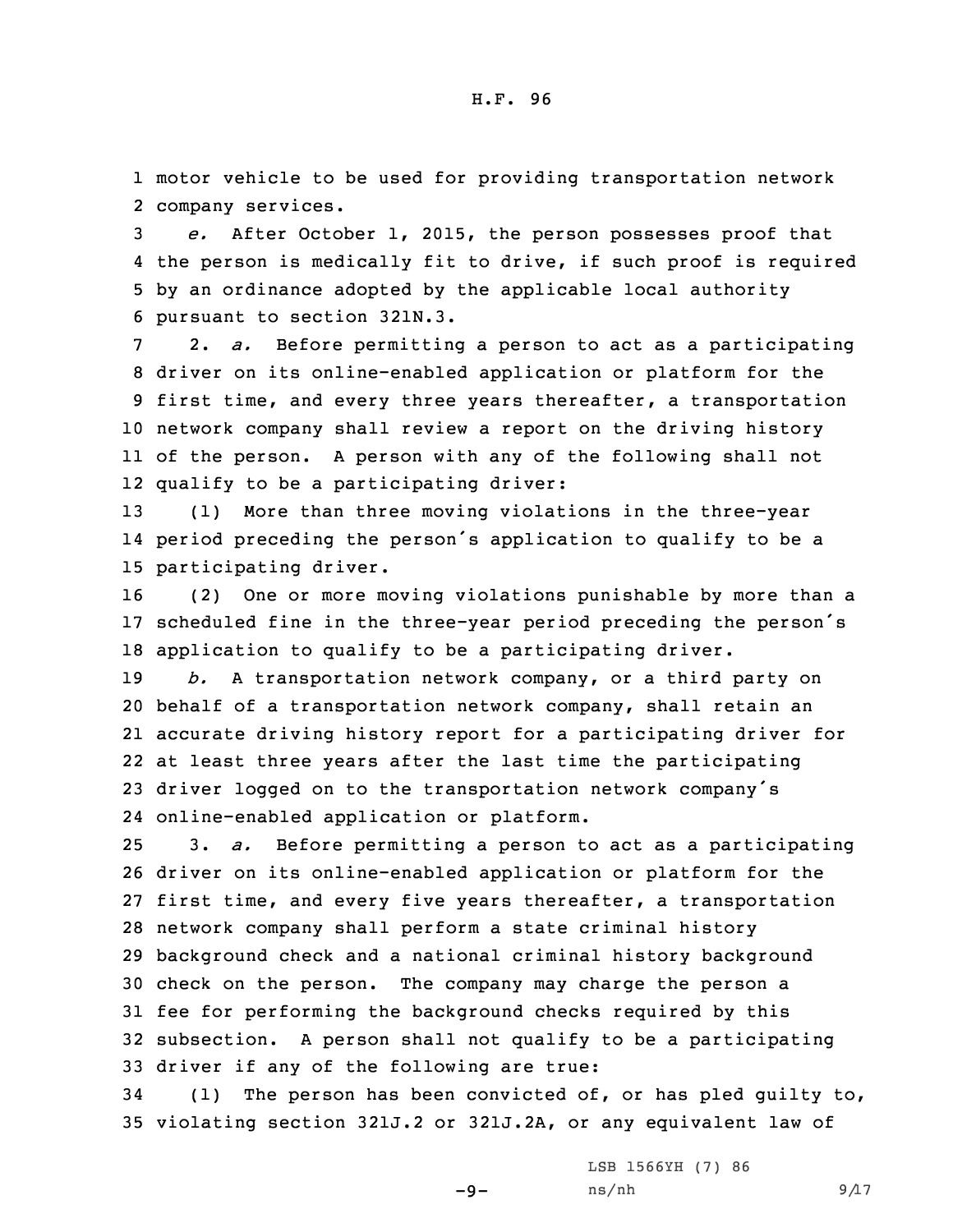1 another state, in the seven-year period preceding the person's 2 application to qualify to be <sup>a</sup> participating driver.

3 (2) The person has been convicted of, or has pled guilty 4 to, <sup>a</sup> felony in the five-year period preceding the person's 5 application to qualify to be <sup>a</sup> participating driver.

6 (3) The person has been convicted of, or has pled guilty 7 to, an offense against property, an offense involving unlawful 8 sexual behavior, or an offense involving violence.

 *b.* <sup>A</sup> transportation network company, or <sup>a</sup> third party on behalf of <sup>a</sup> transportation network company, shall retain an accurate criminal history record for <sup>a</sup> participating driver for at least five years after the criminal history background checks were performed.

14 4. <sup>A</sup> participating driver shall not provide services to <sup>a</sup> rider unless <sup>a</sup> transportation network company has matched the driver to the rider through the company's online-enabled application or platform. <sup>A</sup> driver shall not solicit or accept requests from <sup>a</sup> rider in any other manner, including <sup>a</sup> request from <sup>a</sup> rider hailing the driver from the street.

 5. <sup>A</sup> participating driver shall not offer transportation network company services for more than sixteen hours, or provide transportation network company services for more than twelve hours, in any one twenty-four-hour period.

24 6. <sup>A</sup> transportation network company shall implement <sup>a</sup> policy prohibiting the use of drugs or alcohol by <sup>a</sup> participating driver while the driver is logged on to the transportation network company's online-enabled application or platform, or while the driver is providing transportation network company services. The transportation network company shall make the policy available on its internet site and online-enabled application or platform.

 Sec. 7. NEW SECTION. **321N.7 Disclosure requirements.** 1. <sup>A</sup> transportation network company shall disclose all of the following information to <sup>a</sup> participating driver in writing prominently placed in the company's terms of service, which

LSB 1566YH (7) 86

 $-10-$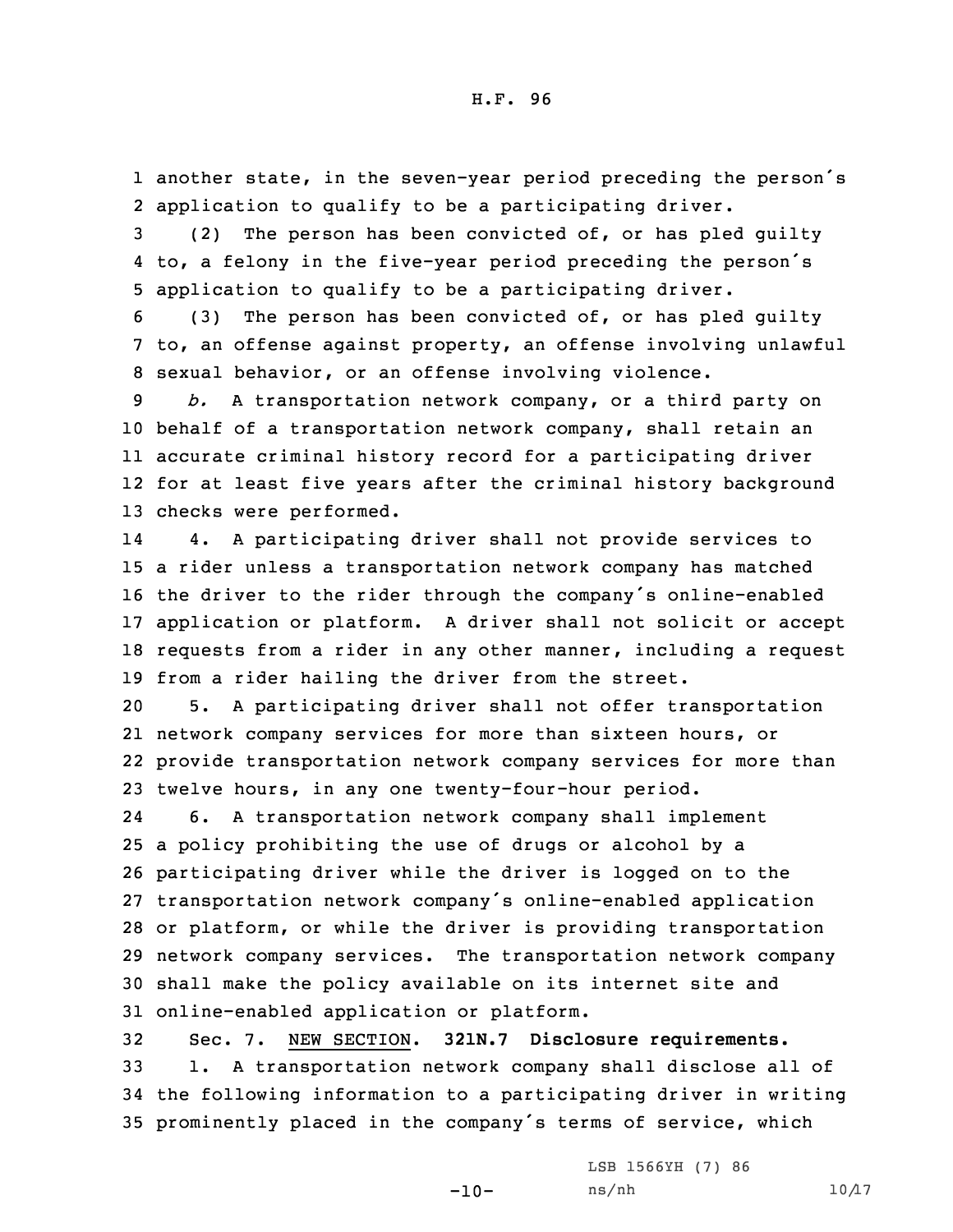1 the driver shall sign, either physically or electronically, 2 before logging on to the company's online-enabled application 3 or platform for the first time:

4 *a.* The amounts and terms of liability coverage provided by 5 the company to the driver while the driver operates <sup>a</sup> motor <sup>6</sup> vehicle in connection with <sup>a</sup> transportation network company's 7 online-enabled application or platform.

 *b.* That the driver's personal motor vehicle liability policy may not provide coverage when the driver operates <sup>a</sup> motor vehicle in connection with <sup>a</sup> transportation network company's online-enabled application or platform.

12 *c.* That if the driver's motor vehicle has <sup>a</sup> lien against 13 it, the driver shall notify the lienholder that the driver 14 is operating the vehicle in connection with <sup>a</sup> transportation <sup>15</sup> network company's online-enabled application or platform.

 2. <sup>A</sup> transportation network company shall make available to prospective riders and drivers the method for determining the fares and rates charged, and the option to receive an estimated 19 fare.

 3. Upon completion of <sup>a</sup> prearranged ride, <sup>a</sup> transportation network company shall transmit an electronic receipt to the rider by electronic mail or text message containing all of the following information:

24 *a.* The point of origin and the destination of the 25 prearranged ride.

 *b.* The total duration and distance of the prearranged ride. *c.* The total fare charged to the rider, including the base fare and any additional charge incurred for the duration or distance of the prearranged ride.

<sup>30</sup> *d.* The driver's name and telephone number.

31 4. <sup>A</sup> transportation network company shall make available to 32 riders <sup>a</sup> customer support telephone number on its internet site 33 and online-enabled application or platform.

34 Sec. 8. NEW SECTION. **321N.8 Refusal of service.** 35 1. If <sup>a</sup> participating driver and <sup>a</sup> prospective rider

-11-

LSB 1566YH (7) 86  $ns/nh$  11/17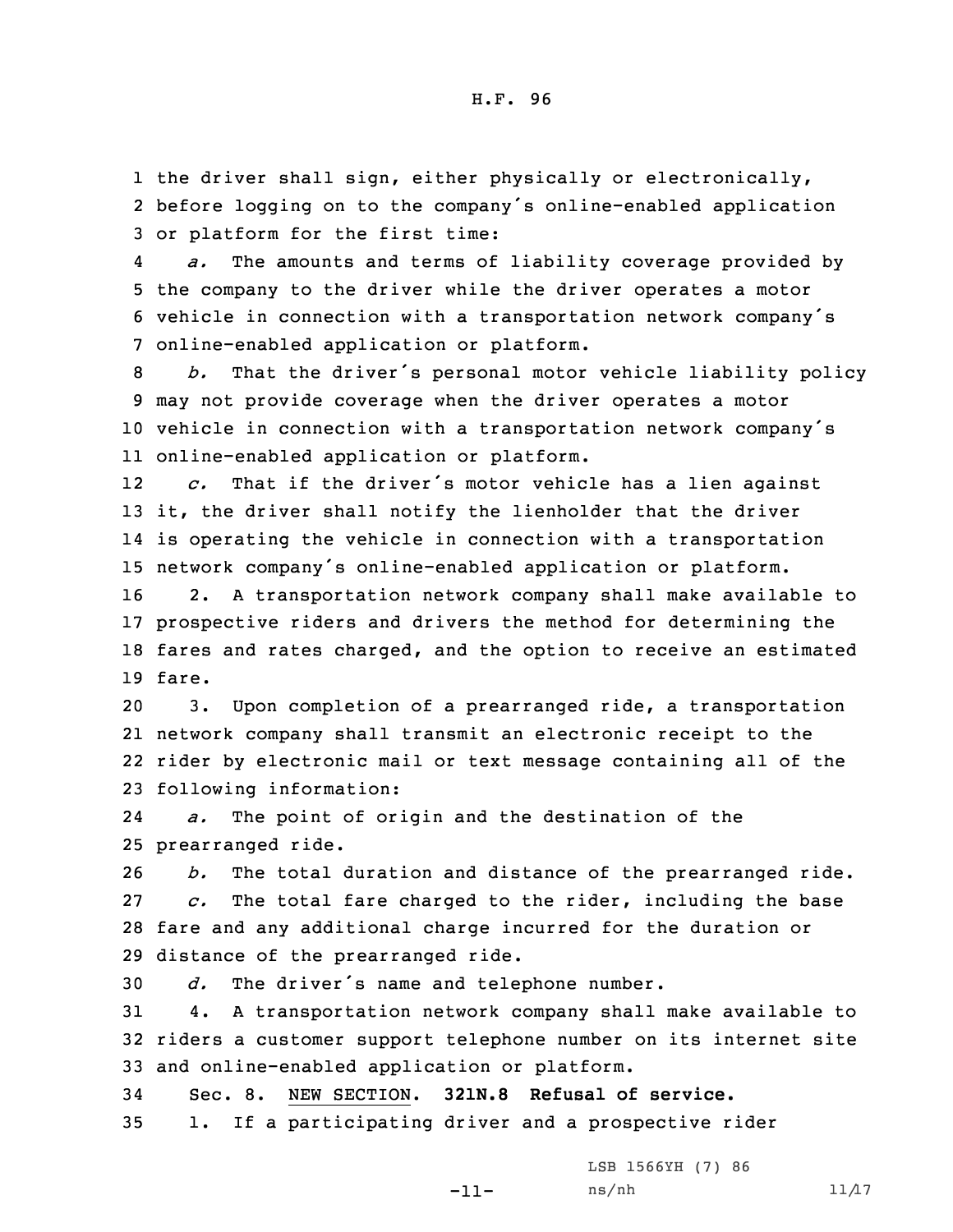1 are matched through <sup>a</sup> transportation network company's

2 online-enabled application or platform, the company and driver 3 shall provide services to the rider in <sup>a</sup> nondiscriminatory 4 manner. The driver shall not refuse to provide services to a 5 rider unless any of the following apply:

6 *a.* The rider is acting in an unlawful, disorderly, or 7 dangerous manner.

8 *b.* The rider is unable to care for himself or herself and is 9 not in the care of <sup>a</sup> responsible companion.

10 *c.* The driver has already committed to providing services 11 to another rider.

12 2. <sup>A</sup> participating driver shall immediately report the driver's refusal to provide services to <sup>a</sup> rider pursuant to subsection 1 to the transportation network company. <sup>A</sup> transportation network company shall annually report all such refusals to provide services by participating drivers within the jurisdiction of <sup>a</sup> local authority to the local authority in <sup>a</sup> form and manner determined by the local authority.

 3. <sup>A</sup> transportation network company shall not impose any additional fare, rate, or fee on <sup>a</sup> rider with <sup>a</sup> physical or mental disability because of the rider's disability. <sup>A</sup> participating driver shall permit <sup>a</sup> service dog or assistive animal, as defined in section 216C.11, to accompany <sup>a</sup> rider on <sup>a</sup> prearranged ride.

 4. Within ten days of <sup>a</sup> rider submitting <sup>a</sup> complaint to <sup>a</sup> local authority that <sup>a</sup> participating driver has violated <sup>a</sup> provision of this section, the local authority shall report the complaint to the transportation network company for which the driver provides services.

 5. <sup>A</sup> transportation network company is not liable for <sup>a</sup> participating driver's violation of <sup>a</sup> provision of this section unless the driver's violation has been previously reported to the company in writing and the company failed to reasonably address the driver's violation.

35 6. The local authority may assess <sup>a</sup> civil penalty of up to

-12-

LSB 1566YH (7) 86  $ns/nh$  12/17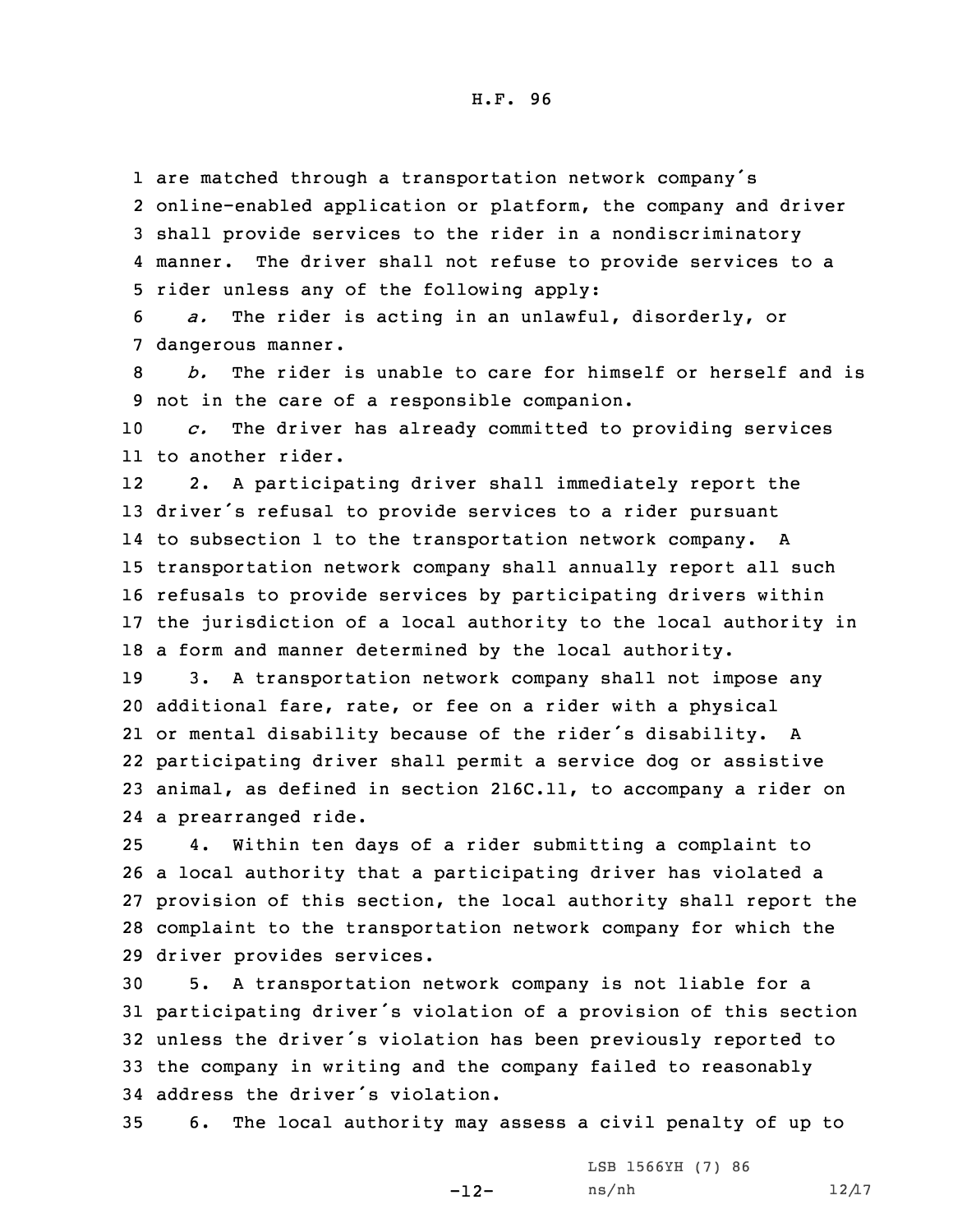five hundred fifty dollars to <sup>a</sup> transportation network company or <sup>a</sup> participating driver for <sup>a</sup> violation of this section. Sec. 9. Section 321.1, subsection 8, Code 2015, is amended by adding the following new paragraph: NEW PARAGRAPH. *j.* <sup>A</sup> participating driver, as defined in section 321N.2, is not <sup>a</sup> chauffeur. Sec. 10. Section 325A.1, subsections 6, 7, and 13, Code 2015, are amended to read as follows: 6. *"Motor carrier"* means <sup>a</sup> person defined in subsection 8, 9, or 10, but does not include <sup>a</sup> transportation network company or <sup>a</sup> participating driver, as defined in section 321N.2. 12 7. *"Motor carrier certificate"* means <sup>a</sup> certificate issued by the department to any person transporting passengers on any highway of this state for hire, other than <sup>a</sup> transportation network company or <sup>a</sup> participating driver, as defined in section 321N.2. This certificate is transferable. 13. *"Private carrier"* means <sup>a</sup> person who provides transportation of property or passengers by motor vehicle, is not <sup>a</sup> for-hire motor carrier or <sup>a</sup> transportation network company or <sup>a</sup> participating driver, as defined in section 321N.2, or transports commodities of which the person is the owner, lessee, or bailee and the transportation is <sup>a</sup> furtherance of the person's primary business or occupation. 24 Sec. 11. Section 325A.11, Code 2015, is amended to read as 25 follows: **325A.11 Passenger transportation.** In addition to the requirements of subchapter 1, motor carriers of passengers and charter carriers shall comply with the requirements of this subchapter. <sup>A</sup> transportation network company and <sup>a</sup> participating driver, as defined in section 321N.2, need not comply with the requirements of subchapter 1 32 or 2. Sec. 12. Section 325A.12, subsection 3, Code 2015, is amended by adding the following new paragraph: NEW PARAGRAPH. *e.* <sup>A</sup> transportation network company or <sup>a</sup>

LSB 1566YH (7) 86

-13-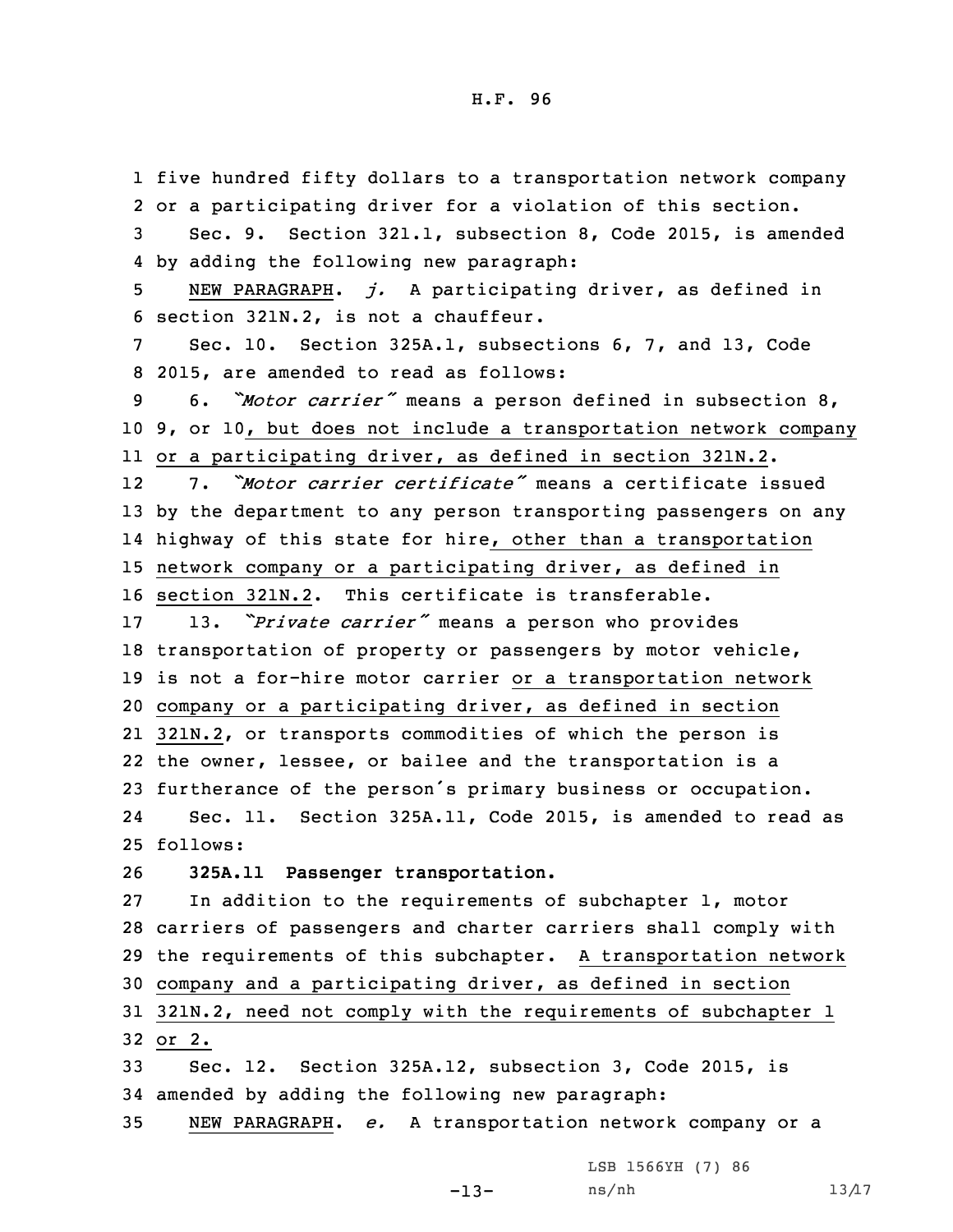1 participating driver, as defined in section 321N.2.

2 Sec. 13. Section 327D.1, Code 2015, is amended to read as 3 follows:

4**327D.1 Applicability of chapter.**

 This chapter applies to intrastate transportation by for-hire common carriers of persons and property. However, this chapter does not apply to regular route motor carriers of passengers or charter carriers, as defined under section 325A.12, or <sup>a</sup> transportation network company or <sup>a</sup> participating driver, as defined in section 321N.2.

11

EXPLANATION

12 **The inclusion of this explanation does not constitute agreement with** <sup>13</sup> **the explanation's substance by the members of the general assembly.**

14 This bill provides for the regulation of transportation 15 network companies (TNCs).

 The bill defines <sup>a</sup> TNC as <sup>a</sup> person or entity that provides prearranged transportation services for compensation using an online-enabled application or platform to connect riders with drivers. It does not include <sup>a</sup> motor carrier, <sup>a</sup> private carrier, <sup>a</sup> charter carrier, <sup>a</sup> common carrier, <sup>a</sup> taxicab service, <sup>a</sup> transportation service arranged through <sup>a</sup> transportation broker, <sup>a</sup> ridesharing arrangement, <sup>a</sup> transportation service provided over fixed routes at regular intervals, or <sup>a</sup> political subdivision. <sup>A</sup> TNC is not required to own, control, operate, or manage <sup>a</sup> motor vehicle operated by <sup>a</sup> participating driver. The bill defines "participating driver" as <sup>a</sup> person who operates <sup>a</sup> motor vehicle in connection with <sup>a</sup> TNC's online-enabled application or platform to offer or provide riders with TNC services. <sup>A</sup> participating driver is not required to be an employee of <sup>a</sup> TNC. The bill further defines "local authority", "transportation network company insurance", "transportation network company rider", and "transportation network company services".

34 The bill provides local authorities with limited regulatory 35 power over TNCs and drivers. <sup>A</sup> local authority may enact

> LSB 1566YH (7) 86  $ns/nh$  14/17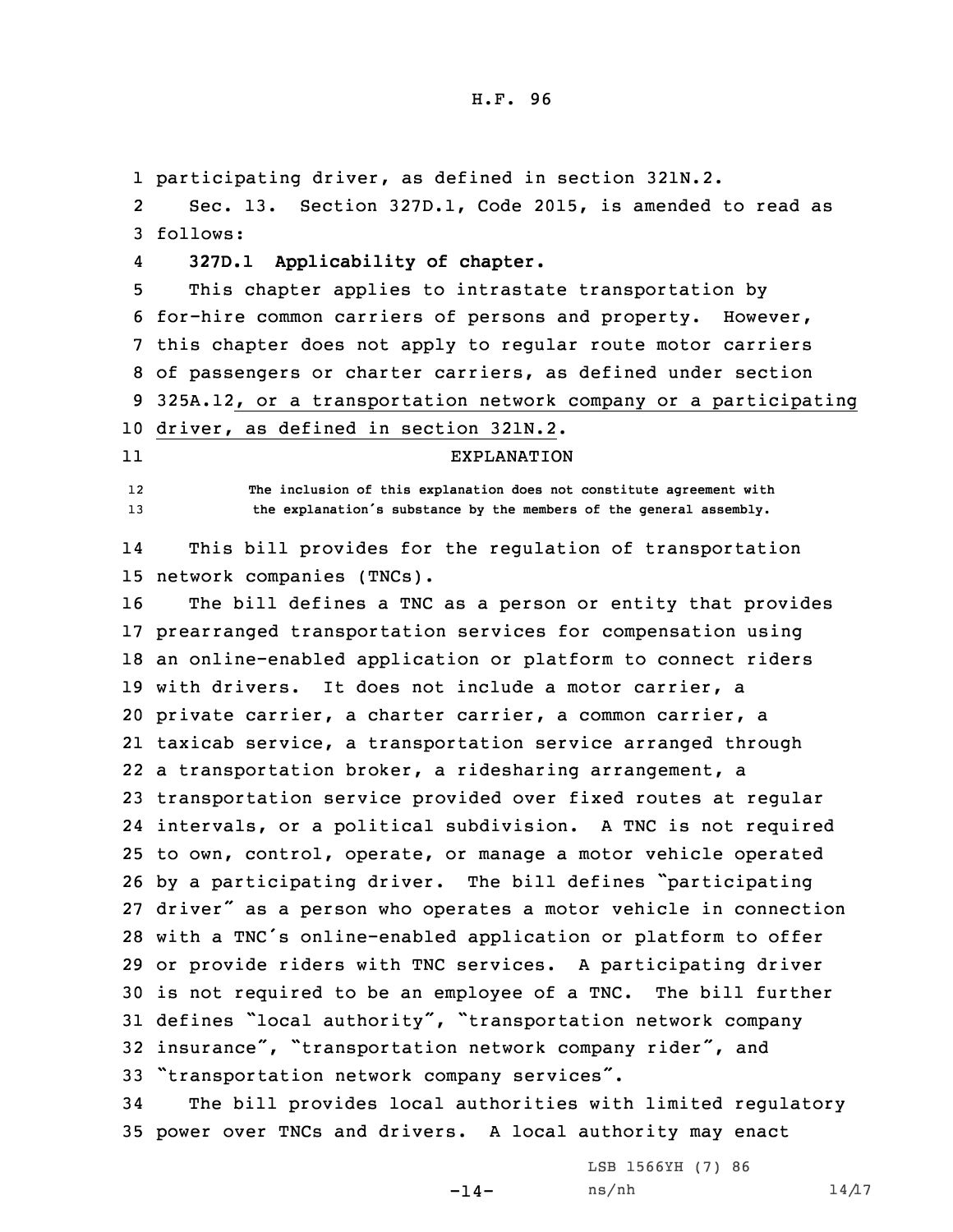1 ordinances consistent with the bill, including but not

 limited to ordinances related to permits, penalties, safety requirements, and proof of financial liability coverage. The bill permits local authorities to issue <sup>a</sup> permit to <sup>a</sup> TNC if the TNC satisfies the requirements of the bill and pays an annual fee.

 The bill requires TNCs and drivers to carry certain amounts of liability coverage specifically related to providing TNC services. TNCs and drivers must file proof of the required coverage with the applicable local authority. Where the TNC insurance maintained by <sup>a</sup> driver to satisfy the requirements of the bill lapses, is canceled, or ceases to exist for any reason, the TNC is required to maintain coverage in the amounts required by the bill. The bill provides for various terms, conditions, and duties of the parties relating to TNC insurance coverage. Drivers are required to carry proof of TNC insurance coverage at all times during which the driver is operating <sup>a</sup> motor vehicle in connection with <sup>a</sup> TNC's online-enabled application or platform.

 Before <sup>a</sup> driver can provide TNC services, the bill requires the driver's vehicle to pass <sup>a</sup> safety inspection conducted by <sup>a</sup> certified mechanic. After the initial inspection, annual safety inspections are required. <sup>A</sup> TNC must retain an accurate safety inspection record for the motor vehicle of <sup>a</sup> driver for at least 14 months after the safety inspection was conducted. <sup>A</sup> motor vehicle providing TNC services is required to display an exterior mark designating the vehicle as <sup>a</sup> vehicle eligible to provide TNC services.

 To become <sup>a</sup> driver, the bill requires that <sup>a</sup> person must be at least <sup>21</sup> years of age, possess <sup>a</sup> valid Iowa driver's license, possess <sup>a</sup> valid proof of financial liability coverage card, possess <sup>a</sup> valid Iowa registration, and, after October 1, 2015, possess proof that the person is medically fit to drive. Persons with various moving violations or criminal convictions are excluded from eligibility. <sup>A</sup> TNC must perform <sup>a</sup> driving

 $-15-$ 

LSB 1566YH (7) 86  $ns/nh$  15/17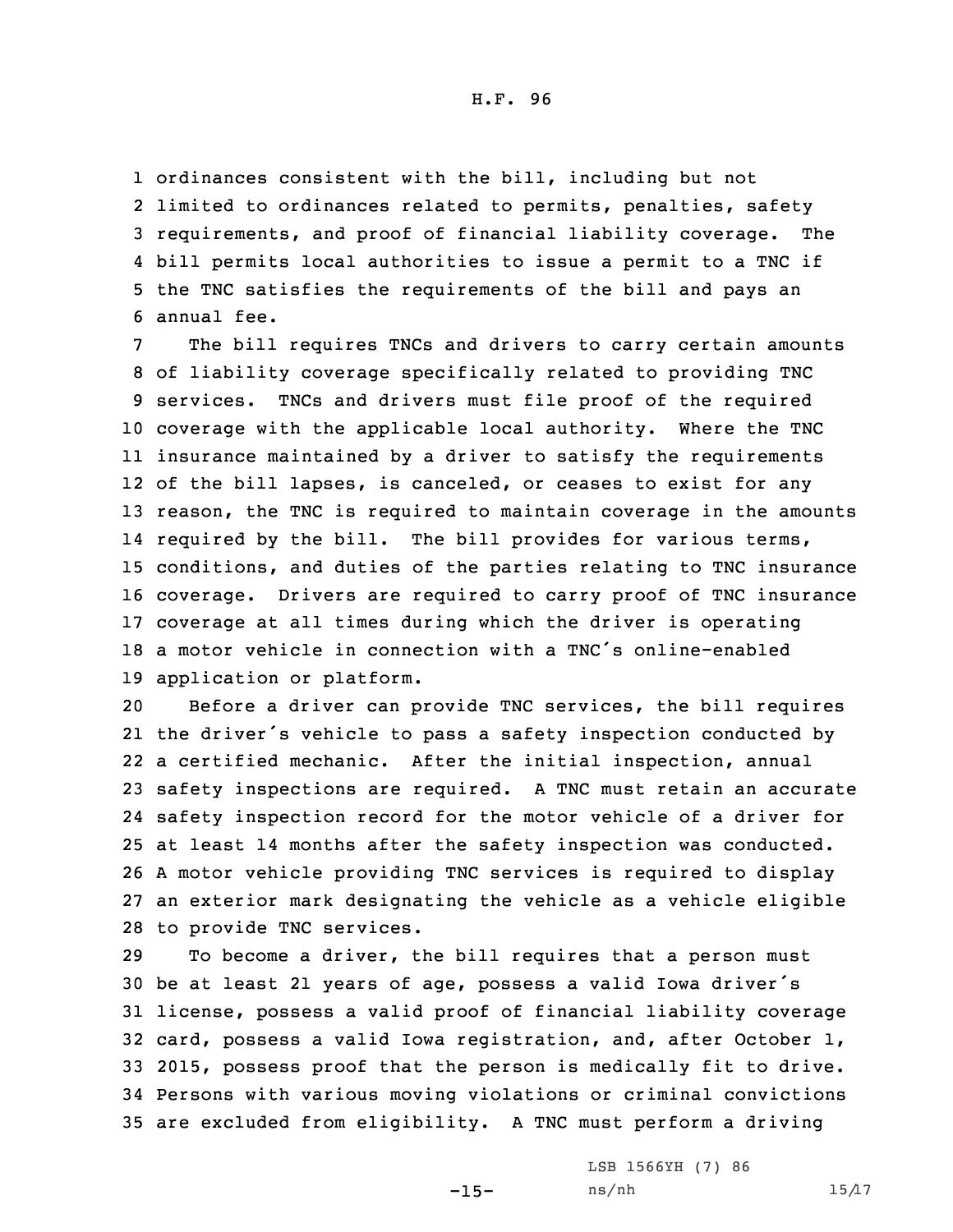history check every three years, and <sup>a</sup> criminal background check every five years. <sup>A</sup> TNC must retain an accurate driving history report for <sup>a</sup> driver for at least three years after the last time the driver logged on to the TNC's online-enabled application or platform, and an accurate criminal history record for <sup>a</sup> driver for at least five years after the criminal history background check was performed.

 The bill prohibits <sup>a</sup> driver from soliciting or accepting "street hails". <sup>A</sup> driver is also prohibited from offering services for more than 16 hours, or providing services for more than 12 hours, in any one 24-hour period. The bill requires <sup>a</sup> TNC to implement <sup>a</sup> policy prohibiting the use of drugs or alcohol by <sup>a</sup> driver while the driver is logged on to the TNC's online-enabled application or platform, or while the driver is providing services. The TNC is required to make the policy available on its internet site and online-enabled application or platform.

 The bill further requires <sup>a</sup> TNC to disclose certain information to drivers, including the amounts and terms of liability coverage provided by the TNC to the driver while the driver operates <sup>a</sup> motor vehicle in connection with the TNC's online-enabled application or platform, and the fact that the driver's personal motor vehicle liability policy may not provide coverage when the driver operates <sup>a</sup> motor vehicle in connection with <sup>a</sup> TNC's online-enabled application or platform. If <sup>a</sup> driver's motor vehicle has <sup>a</sup> lien against it, the driver must notify the lienholder that the driver is operating the vehicle in connection with <sup>a</sup> TNC's online-enabled application or platform.

 The bill also requires TNCs to make available the method of calculating fares, and the option to receive an estimated fare. After <sup>a</sup> ride, <sup>a</sup> TNC must submit an electronic receipt to the rider. In addition, <sup>a</sup> TNC must make available to riders <sup>a</sup> customer support telephone number on its internet site and online-enabled application or platform.

-16-

LSB 1566YH (7) 86  $ns/nh$  16/17